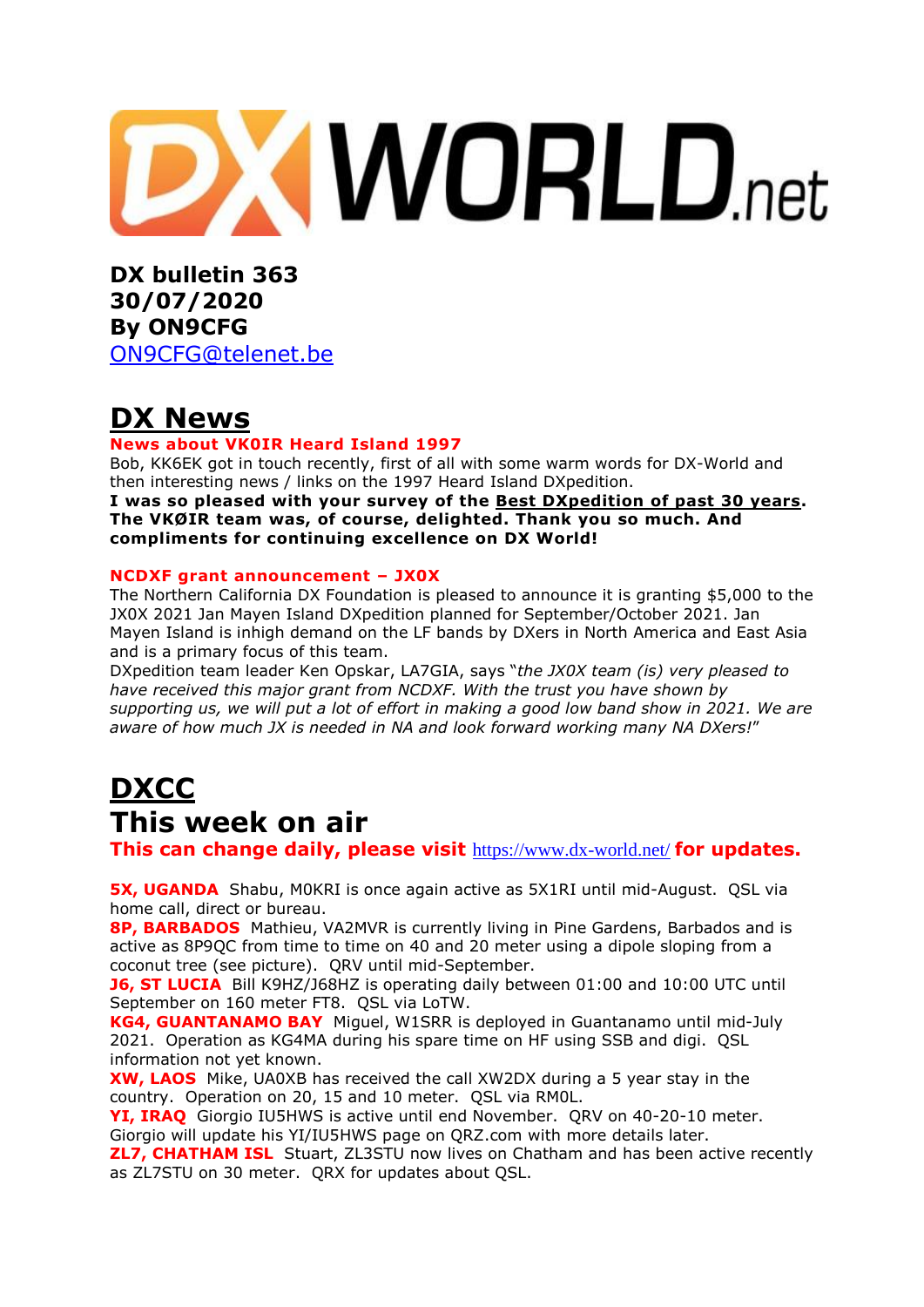# **Coming up soon**

**9G, GHANA** Matteo, IZ4YGS will once again be operating as 9G5GS from Sanzuele between August 8 and September 15. Activity from 160 to 15 meter using FT8 with some SSB. QSL via home call, LoTW.

**OJ0, MARKET REEF** Tommi, OH3BRJ and Valtteri OH3BRK will be operating as OJ0/calls on August 6-7. Activity from 80 to 6 meter using SSB and digi.

# **IOTA This week on air**

#### **EUROPE**

**EU-041 Maddalena Isl** Simone, IU4HRJ will be operating as IM0/call from August 4 until August 10. Operation from 40 to 2 meter using SSB and dig.

#### **EU-062 Tjotta**

#### **EU-076 Lofoten**

A recent **[tweet](https://twitter.com/DX_World)** from DX-World informing that world traveller and well know DXpeditioner, Ken LA7GIA, is currently travelling to IOTA EU-062 & EU-076.

**EU-096 Kaurissalo Isl** Jukka, OH3OJ is active until August 4. QRV on 40 to 6m using CW, SSB, FT8/FT4. QSL via homecall, LoTW, eQSL.

## **Lighthouse on the air**

#### **ISRAEL**

The following stations will be active between August 16 and August 23:

- \* 4Z5SL/LH from Acco LH (ISR-003)
- \* 4X6ZM/LH from Ashdod LH (ISR-001)
- \* 4X1OM/LH from Mikhmoret LH (ISR-006)
- \* 4Z1NB/LH from Mikhmoret LH (ISR-006)
- \* 4X5HF/LH from Stela Maris LH (ISR-004)
- \* 4X1RE/LH from Stela Maris LH (ISR-004)
- \* 4Z1DX/LH from Stela Maris LH (ISR-004)

QSL via LoTW.

# **ANNOUNCEMENTS**

## **Announced DX**

#### *THE NEWCOMERS*

**5H, TANZANIA** Roman, RA/3W3RR (ex-9Q9RR) has announced plans to be active from Zanzibar island, AF-032. Currently no set dates as to when 5H1RR activity may happen due to COVID-19. More info to follow in due course..

**HB0, LIECHTENSTEIN** Tina DL5YL and Fred DL5YM will be QRV between September 8 and October 2. Operation on HF with an entry in the CQWW RTTY contest. QSL via homecalls.

**J8, GRENADINES** Brian, GW4DVB will be operating as J88PI between July 23 and August 8, 2021. Operation from 40 to 6 meter using SSB and FT8. QSL via home call. <https://www.g4dvb.co.uk/dxpedition-2017>

## *THE REMINDERS*

**3B8, MAURITIUS** A team with G0CKV and others will be active as 3B8M during the CQWW CW contest (Nov 28-29). Activity before and after the contest on the low bands. QSL via M0OXO.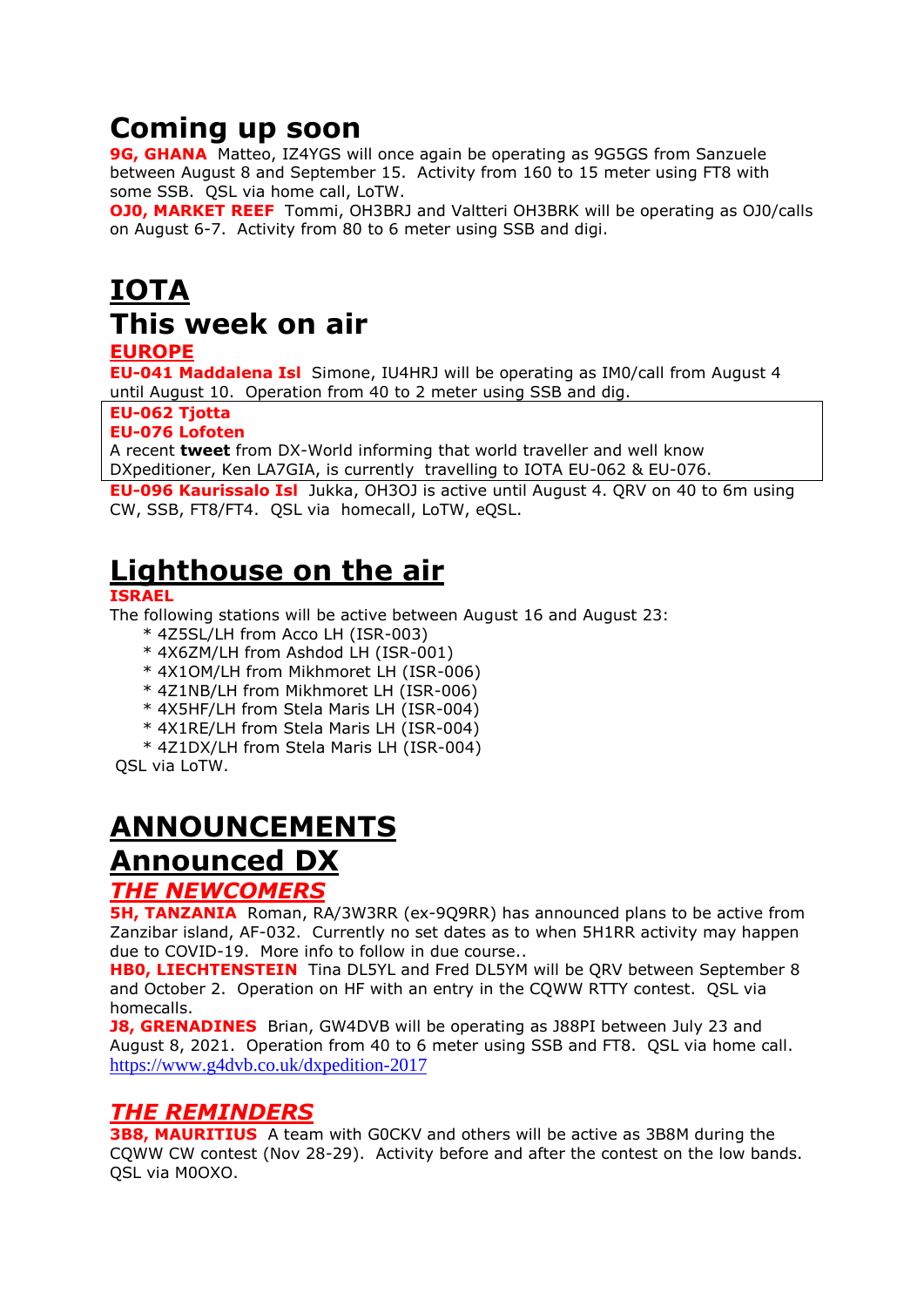**3X, GUINEA** The F6KOP team (E44CC) is preparing an DXpedition to Guinea and Kassa Island AF 051 during January 2021. Operation with 5 stations from 160 to 10 meter using CW, SSB and digital. More to follow.

**3Y, BOUVET** The Rebels will try to activate Bouvet somewhere December 2020. More to follow.

**8Q, MALDIVES** Yosuke, JJ1DQR will be active from Male as 8Q7QR from September 4 until September 8. Operation on HF using SSB and FT8. An entry in the All Asian DX Contest is included. QSL via home call, direct or bureau.

**A3, TONGA** Stan LZ1GC and Ivan LZ1PM will be operating as A35GC from October 19 until November 2. Activity from 160 to 10 meter using CW, SSB, RTTY and FT8. Logs uploaded during the DXpedition to Club Log. QSL via LZ1GC OQRS, direct or bureau. **CE0Y, EASTER ISLAND** The Polish DXpedition Team with Jan SP3CYY, Jurek SP3GEM, Wlodek SP6EQZ, Janusz SP6IXF, Roman SP9FOW and Piotr SP9RCL will be active as xr0ysp FROM September 15 until September 30. Plans are to be QRV with 3 stations from 160 to 10 meter using CW, SSB and FT8.

**CY0, SABLE ISL** Permission for a DXpedition has been authorized with the team: WA2DAN, N2IEN, K5DHY, K5YY, K4UEE, WW2DX, AA4NC, N8AA, N2TU. The CY0C Sable Island DXpedition team learned this week that our DXpedition will have to be postponed until October 2021 due to the ongoing worldwide Coronavirus.

<http://cy0dxpedition.net/index.html>

**E6, NIUE** Stan LZ1GC and Ivan LZ1PM will be operating as E6AM from September 28 until October 17. Activity from 160 to 10 meter using CW, SSB, RTTY and FT8. Logs uploaded during the DXpedition to Club Log. QSL via LZ1GC OQRS, direct or bureau. **FJ, SAINT BARTHELEMY** Look for FJ/FS4WBS and FJ/FS5GL in September 2020. QRV on 40, 20 and 17 meter using CW, SSB and FT8. QSL via LoTW.

**FP, ST PIERRE & MIQUELON** Chris, VO1CH updates DX-World that due to Covid-19, the TO5T DXpedition to St Pierre & Miquelon has been postponed until 2021. He will confirm new dates once known.

**FP, ST PIERRE & MIQUELON** Eric, KV1J will once again be active as FP/call between September 22 and October 6. Operation from 160 to 10 meter using CW, SSB and digi. QSL via home call, LoTW. <http://www.kv1j.com/fp/July20.html>

**FS, ST MARTIN** David, F8AAN will once again be active as FS/call from November 18 until December 4. Operation from 40 to 10 meter using CW only. QSL via Club Log OQRS.

**FW, WALLIS & FUTUNA** Tom, KH0/KC0W informs: I have been given the OK by my employer for a two week DXpedition to FW land (Wallis & Futuna). This will be a CW only operation with a strong emphasis on Europe. Bands will be 40 – 6 meters. I'm seriously contemplating FT8 on 160/80 meters ONLY but it all depends how much room the 160/80 meter verticals will take up. Unfortunately, Saipan airport has been closed for the past month so I can't leave KH0 land even if I wanted to. As soon as everything opens up I'm ready to be FW/KC0W.

**HC8, GALAPAGOS ISL** A DXfriends DXpedition will take place to San Cristobal. QSL via EA5RM. More to follow.

**JW, SVALBARD** Erwann, LB1QI will be active as JW/call during September 24-27. Activity from the JW5E Radio Club from 160 to 6 meter using CW and SSB. QSL via home call, bureau or direct, LoTW. <https://www.qrz.com/db/jw/lb1qi>

**JX, JAN MAYEN** Ken LA7GIA announces a low band DXpedition as JX0X in September/October 2021. JX is high ranked on the low bands and also on CW and digital. The team members are Ken LA7GIA, Mats RM2D, Dima RA9USU and Dominik DL5EBE. Operation on all bands but with focus on the low bands. Also bands as 60, 20 and 17 meter depending on the conditions. Website to follow.

**KH4, MIDWAY ISL** Ron, KH6DV announces a trip to Midway during the second half of February 2021 for about 2 weeks (if the COVID 19 is under control). Midway Atoll is  $#14$ on the Clublog most wanted list and has not been active for some time. The aircraft used for the logistics flights has been downsized and visitors are no longer allowed to fly to the island. Operators interested in joining the expedition should be prepared to undertake a 6.75 day ocean voyage. The vessel DXpedition veteran A/S Machias can be seen on my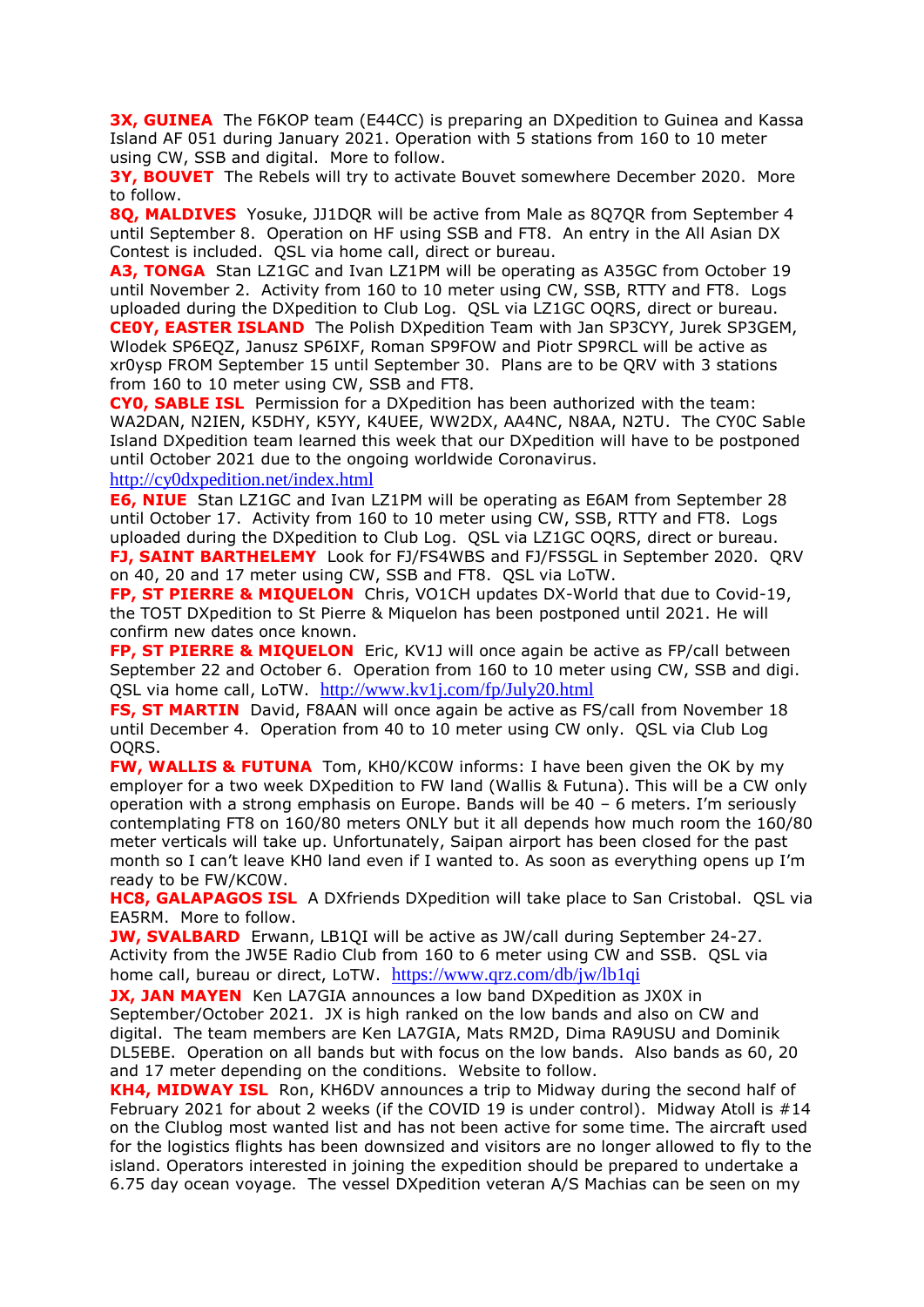QRZ page KH6DV. The vessel will provide all power (2 x 27KW generators and air conditioned sleeping, operating and galley areas.) More to follow.

**KH8, SWAINS ISL** Due to the Covid-19 pandemic it is still impossible to travel to Swains Island. This means that we have to postpone our DXpedition until Spring 2021 at the earliest. Alex Jennings (owner of island) and the team will start planning again as soon as we are allowed to travel to American Samoa without restrictions (such as 14 days in quarantine).

**OX, GREENLAND** Henning, OZ2I will be QRV as XP2I during the CQWW CW DX contest (November 28-29). QSL via LoTW preferred.

**OY, FAROE ISLANDS** Torsten DL4APJ and Udo DL2AQI will be operating as OY/calls from September 15 until September 23. Operation from 80 to 10 meter using CW, SSB and digi. QSL via homecalls, bureau and LoTW.

**P4, ARUBA** John, W2GD will again be QRV as P40W during October 20-27 and November 24 to December 1. Activity on HF bands with an emphasis on CW. Single Operator All Band entry in the CQ World Wide DX SSB & CW contests. QSL via LoTW. **PJ7, SINT MAARTEN** Tom, AA9A will once again be active as PJ7AA from February 27

until March 27, 2021. Operation from 80 to 10 meter using CW, SSB and digi. QSL via LoTW and Club Log.

**SV5, DODECANESE** Claudio, HB9OAU will be operating as SV5/call from Karpathos Isl between September 12 and September 25. Operation from 80 to 10 meter using SSB and RTTY. QSL via LoTW.

**T8, PALAU** Look for JM1LIG/T88FM, JA6UBY/T88RR and JO3LVG/T88MK between September 12 and September 21. Operation from 160 to 6 meter using CW, SSB and digi.

**TI, COSTA RICA** Members of AB3G will be operating from different Costa Rican provinces during a week of Summits on the Air. They will be QRV between January 3-9, 2021. [https://ab3g.weebly.com/#](https://ab3g.weebly.com/)

**TT, CHAD** The Italian DXpedition Team will be active as TT8RR (CW, SSB and RTTY) and as TT8XX (FT8) between September 29 and October 12 from Ndjamena. Nine operators (I1FQH, I1HJT, I2PJA, I2YSB, IK2CIO, IK2CKR, IK2DIA, IK2HKT and IK2RZP) will be active with four stations on all bands. QSL via I2YSB (direct only). <http://www.i2ysb.com/idt/>

**V4, ST KITTS** John, W5JON will once again be QRV as V47JA from Calypso Bay between August 22 and September 5. Operation from 160 to 6 meter using SSB and FT8. QSL via LoTW or home call direct.

**VK9W, WILLIS ISLAND** The 2016/2019 CY9C team, and the upcoming Sable Island DXpedition CY0C team, is pleased to announce our next DXpedition. After the Sable CY0C DXpedition, they will go to Willis Island VK9W in 2021. 8 Operators from those two teams will comprise the 2021 Willis Island DXpedition team. Boat arrangements have already been made. We are currently working with the Australian government for the necessary permits. (WA4DAN). More to follow.

**XT, BURKINA FASO** Max, DK1MAX will once again be active as XT2MAX during November / December 2020. QSL via EA5GL. More to follow.

**YN, NICARAGUA** Robert, DL7VOA will be QRV from Guacalito de la Isla as YN5AO. Activity from November 21 until December 5. Operation in 'holiday-style' with a focus on the low bands. QSL via Club Log OQRS. <https://www.qrz.com/db/YN5AO>

**Z6, KOSOVO** A German team will be operating as Z66DX between October 15 and October 28. Operation with 3 stations from 160 to 10 meter using CW, SSB and digi. <http://www.z66dx.de/>

**ZA, ALBANIA** Franz, OE6TQG will be operating as ZA/call from September 6 until September 17. Operation on all bands using all modes. QSL via home call. **ZD7, ST HELENA** Oliver, W6NV will once again be active as ZD7W during the CQWW CW contest (November 28-29). QSL via LoTW.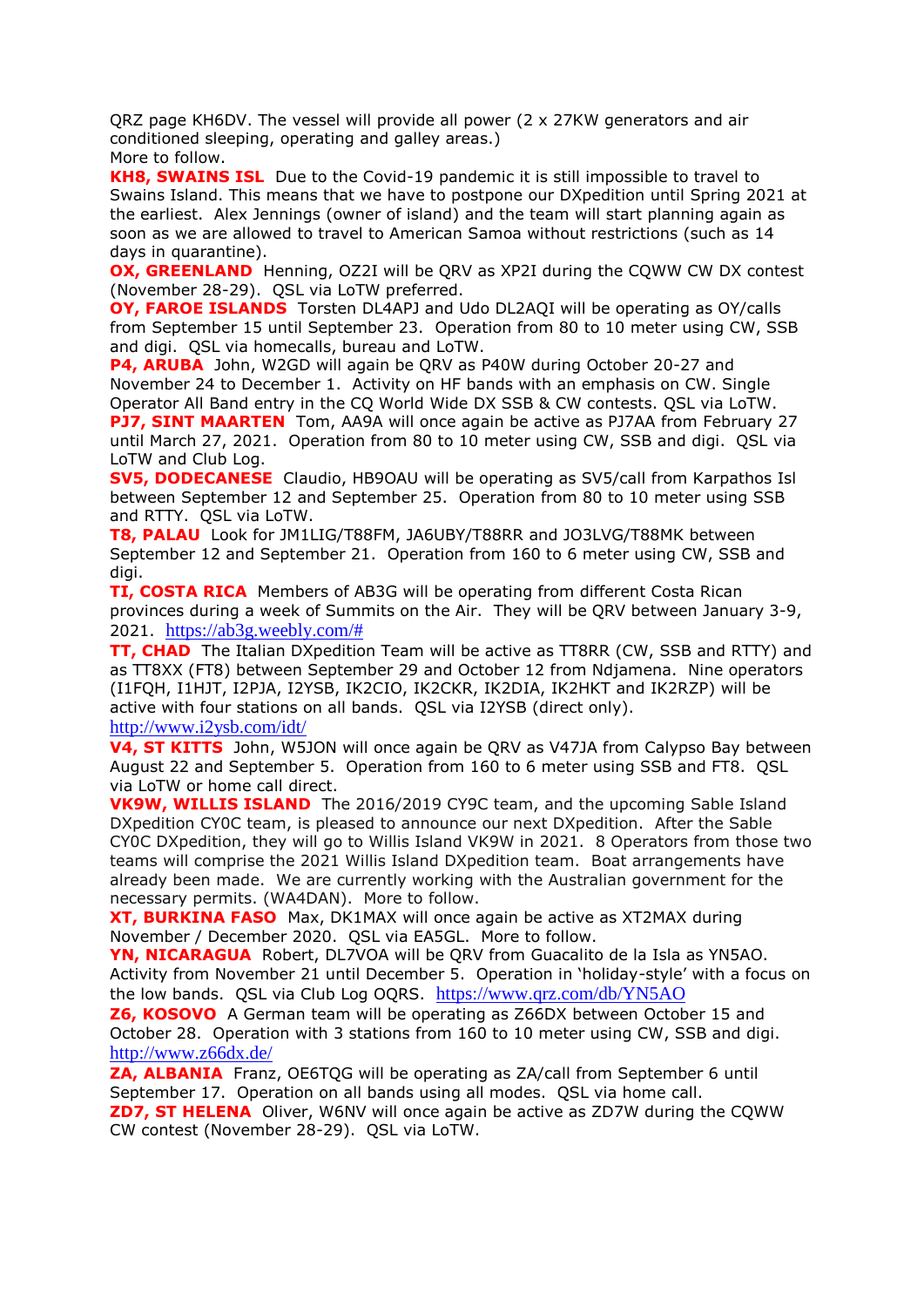## **Announced IOTA**

## *THE NEWCOMERS*

#### **ASIA**

**AS-117 Kasado Isl** Kenji, JA4GXS will be operating as call/4 on August 22 (0700-2200 UTC). Operation on 40, 30, 20, 17 and 15 meter using CW, SSB and FT8. QSL via home call.

#### **EUROPE**

**EU-052 Corfu** Francesco, IK6QON will be QRV in 'holiday-style' from August 9 until August 20. QRV from 40 to 6 meter using CW and SSB. QSL via home call. **EU-177 Stora Alo-Boko** Waldi, SP7IDX will be operating as SM/call from October 10 until October 17. Operation from 40 to 10 meter using SSB and FT8. QSL via LoTW.

## *THE REMINDERS*

#### **ASIA**

**AS-152 Bol'shoy Begichev** Dates are not yet confirmed, however the Arctic Legends team (RT9K) recently received their RI0Q license with a view to being active from Bol'shoy Begichev AS-152 in early 2021.

#### **EUROPE**

**EU-042 Pellworm Isl** A team consisting DJ1JB, DJ4EL, DJ5TM and others plan activity from Pellworm Island (and other surrounding islands within the group) during August 27 to September 3. Activity as DJ4EL/P from 40 to 10 meter using SSB and verticals & quads. QSL via LoTW, homecall.

Markus, DJ4EL says: *The goal is to activate a couple of islands around Pellworm which will be our headquarter. At least one island has never been activated before. Could be possible that we reactivate my DD4T DXpedition call and present a logo for that rare one.* **EU-081 Saint Marcouf Isl** A Belgian team with ON5DZ, ON5HC, ON7PQ and ON8AZ will be operating as TM2U between August 23 and August 28. Operation from 80 to 6 meter using CW, SSB and digi. QSL via ON8AZ. <https://www.eu081.be/>

**EU-111 Monach Isles** A team with G0VJG, G2NF, G4TSH, GM0WED, G4FAL and G0FDZ will be active as MM8C during the IOTA 2021 contest period from Ceann Ear. Outside the contest they will be active as GM3RCV.

#### **NORTH AMERICA**

**NA-039 Adak Isl** Rob N7QT, Yuri N3QQ and Yuri UA9OBA will be active as KL7RRC from Adak Island during June 2021. Activity on HF using CW, SSB and FT8. QSL via N7RO.

**NA-070 Kiska Isl** Rob N7QT, Yuri N3QQ and Yuri UA9OBA will be active as KL7RRC from Kiska Island during June 2021. Activity on HF using CW, SSB and FT8. QSL via N7RO.

**NA-079 Dry Tortugas Isl** A team with Connor W4IPC, Matt AE4MQ, James WX4TV, Zach KN4KVC, Mike N3KPU, Grace KE3G and Mason KM4SII will be active as N4T around December 2020. Operation from 80 to 6 meter using CW, SSB, FT8 and satellites. QSL via LoTW. <https://www.qrz.com/db/n4t>

#### **OCEANIA**

**OC-037 New Zealand Sub Antarctic Islands** The Perseverance DX Group (PDXG) has some unfinished business. Several members participated on the 2012 ZL9 activation that was cut short by weather. After their successful VP8PJ South Orkney Islands 2020 DXpedition, PDXG is pleased to announce their intention to activate the New Zealand Sub-Antarctic Islands (ZL9), Club Log #24 most wanted, in the 2021-2022 time-frame. The plan includes 160-10m operation, CW/SSB/RTTY/FT8, with emphasis on 160, 80, 60, 40 and, propagation dependent, 12 and 10 meters.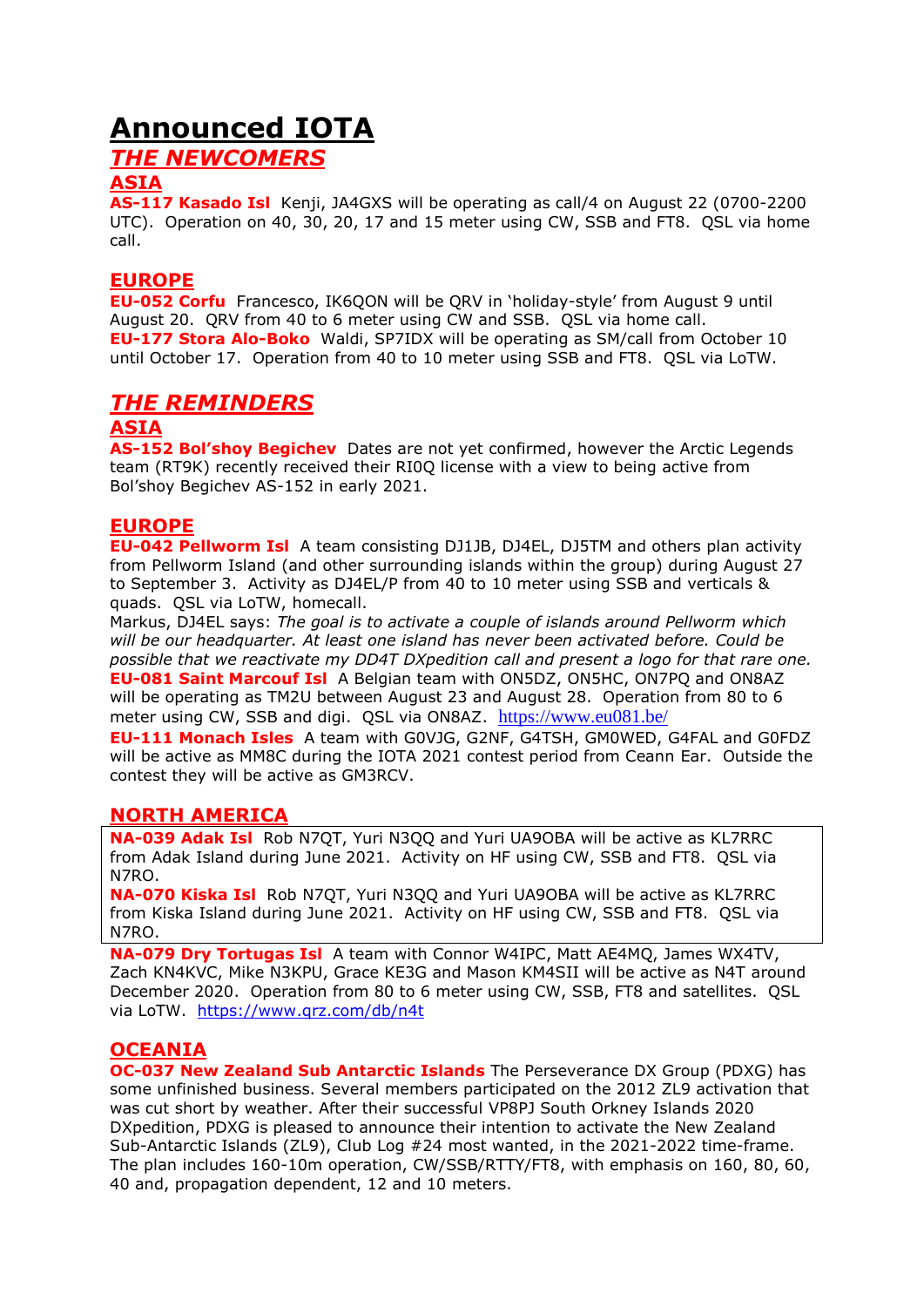The landing permit process is pending and discussions with transportation partners have begun. However, the Covid-19 lockdown has caused significant delays and uncertainty.

#### **SOUTH AMERICA**

**SA-092 Papegaaien Isl** Markus, DJ4EL informs DX-World that he has new dates for his IOTA DXpedition to Papegaaien Island as PZ5G. He hopes to be QRV from this rare IOTA during October 16-19. Activity on 80-10m using CW and SSB.

-PZ5G October 16-19 Grid GJ15kv (10-80 meter CW and SSB)

-PZ5GE October 11-25, Grid GJ25kr (10-40 meter using SSB only) More on QRZ.com

## **Antarctica base stations**

**Mirny Sation** Alexander, RX3ABI is QRV as RI1ANM from Mirny Base, IOTA AN-016, until early 2021 while on work assignment. Activity during his spare time on 40 and 20 meters using FT8. QSL via home call.

**Syowa Station** The 61<sup>st</sup> Japanese Antarctic Research Expedition's overwintering team at the Syowa Station on East Ongul Island (AN-015), Antarctica includes Taka, JA1AGS and Hiro, JH7JCX. In their spare time they are QRV from the 8J1RL club station, with activity on 40, 30, 20, 17 and 15 metres mainly FT8. They will be there until January 2021. QSL via the bureau to 8J1RL, or direct to JG2MLI.

# **Special calls**

## *THE NEWCOMERS*

**CT, PORTUGAL** During the International Lighthouse and Lightship Weekend, look for the Oeste DX Gang as **CQ0ODX/P** on August 22-23.

**DL, GERMANY** The German section of the International Police Association (IPA) celebrate the  $70<sup>th</sup>$  anniversary of their organisation with the special event callsign **DL70IPA**. Operators plan to work each Sunday (08z-10z on 7080kHz) and Thursday (18z-19z on 3680) during August and September; 20m depending on condx. QSL via bureau. (TNX DXNL)

**F, FRANCE** During the International Lighthouse and Lightship Weekend, the Bad Honnef ARC will be operating as **TM0BSM** on August 20-23. Operation on 20, 40 and 80 meter using SSB, CW and FT8. QSL via DK5OPA. (TNX DXNL)

**G, ENGLAND GB75PEACE**, **GB1945PE**, and **GB1945PJ** will be back on the air during August to mark the end of World War II in the Pacific. QSL via LoTW, eQSL. (TNX DXNL) **G, ENGLAND** A number of Denby Dale Amateur Radio Society's members will each be running a special event station on 1 August to celebrate Yorkshire Day: GB2YD, GB4YD, **GB5YD, GB6YD, GB8YD, GB8YDS and GB9YDS**. Also taking part in the celebrations will be the Pontefract & District Amateur Radio Society as GB0YD, and the Wakefield & District Radio Society as GB0YDS. QSL via operator's instructions. (TNX 425DX) **G, ENGLAND** Two special event stations will be active in August to mark the critical role that radar played in the Battle of Britain 80 years ago. **GB80BRS** will be operated to commemorate Bawdsey Radar Station in Suffolk, which was the location of the world's first operational radar station. GB80CH will be operated from Chelmsford in Essex, which has the most complete surviving radar tower from the Battle of Britain; the callsign's suffix stands for Chain Home, the code- name for the ring of coastal early warning radar

stations built by the Royal Air Force. (TNX 425DX) **G, ENGLAND** The special event stations **GB80CH** (Chelmsford, Essex) and GB80BRS (Bawdsey Radar Station, Suffolk) draw attention to the decisive role of radar developments during the Battle of Britain. QRV during August; QSL via LoTW. (TNX DXNL)

**XE, MEXICO** Once again special callsign **4A2MAX** will be activated on 1-31 August in remembrance of St. Maximilian Maria Kolbe. Activity will be on 80-6 metres SSB, CW and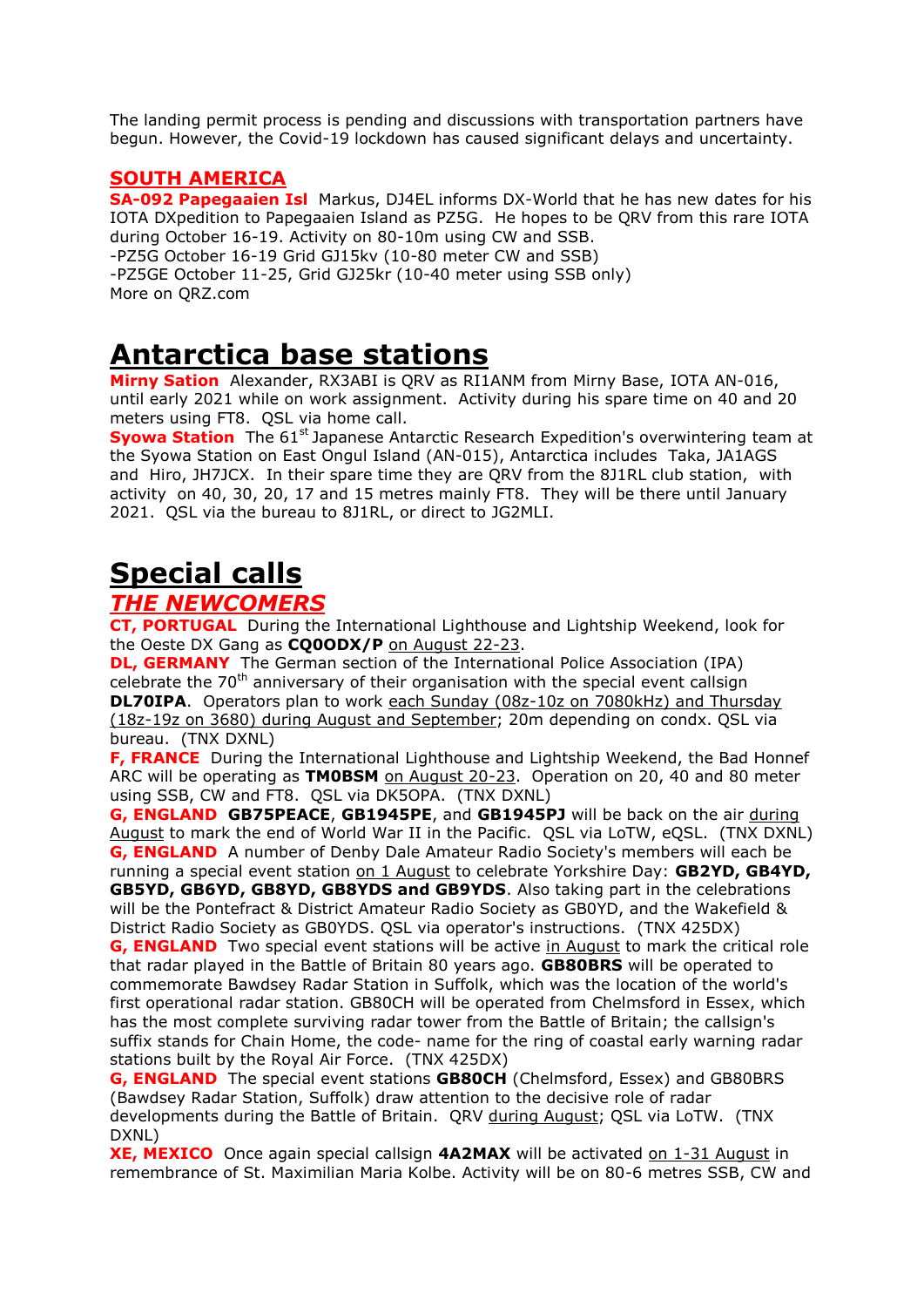digital modes. Born in 1894, Father Kolbe (SP3RN) was killed on 14 August 1941 at Auschwitz. QSL via LoTW, eQSL and Club Log's OQRS.

## *THE REMINDERS*

#### **FT8DMC 3rd Anniversary**

Special event stations will be on air during the FT8DMC Activity Days during July. All stations will bear the **FTDMC or FTDM suffix**, referring to the third anniversary of the FT8 Digital Mode Club. [https://www.dx-world.net/wp-](https://www.dx-world.net/wp-content/uploads/2019/07/FT8DMC-3rd-anniversary-press-release-english.pdf)

[content/uploads/2019/07/FT8DMC-3rd-anniversary-press-release-english.pdf](https://www.dx-world.net/wp-content/uploads/2019/07/FT8DMC-3rd-anniversary-press-release-english.pdf)

**5B, CYPRUS** Amateur radio operators in Cyprus celebrate the 60<sup>th</sup> anniversary of their Cyprus Amateur Radio Society (CARS) during 2020 as **prefix 5B60** (e.g. 5B4AIX turns into 5B60AIX). For QSL information see qrz.com.

**9K, KUWAIT** Special event station **9K8FTDMC** is QRV until July 31 to celebrate the 3<sup>rd</sup> anniversary of the FT8 Digital Mode Club. QSL via operators' instructions.

**9M, MALAYSIA** Due to the Coronavirus (Covid-19) outbreak, everyone is encouraged to follow the new norms of life with social distancing, washing your hands frequently and wearing face masks whilst being outside in public, even working from home (WFH). MARTS wishes to thank SKMM for approving the following special event callsigns to be used for a period of three months starting 15 May 2020.

**9M4STAYHOME**

#### **9M4DUDUKRUMAH**

**9M4COVID19**

These callsigns will be activated on HF and VHF frequencies covering SSB, CW and Digital modes from various locations all over Malaysia.

Coordinators are 9M2PRO, 9M2MDX, 9W2VWT and 9W2PD.

**A6, UNITED ARAB EMIRATES** Special event station **A60FTDMC** is QRV until July 31 to celebrate the 3rd anniversary of the FT8 Digital Mode Club. QSL via operators' instructions.

#### **A60EMM Emirates Mars Mission**

The United Arab Emirates has officially entered the global space exploration race. This came after His Highness Sheikh Khalifa bin Zayed al Nahyan, President of the UAE, issued a decree to establish the UAE Space Agency, and began working on sending the first Arab and Islamic probe to Mars, a project named "Hope Probe". This makes the UAE one of only nine countries working to explore Mars.

The probe will start its journey in 2020, and is scheduled to arrive to Mars by 2021, in celebration of the 50th anniversary of the union of the UAE. The planning, management and implementation of the probe project are implemented by an Emirati team, whose members depend on their skills and diligence to acquire all space exploration-related knowledge and applying it. The program is fully funded and supervised by the UAE Space Agency, while the probe is being developed by the Mohammed bin Rashid Space Centre (MBRSC), in collaboration with international partners.

Ops for 2020:

- \* A60EMM/1, Op. A61M, QSL: A61BK
- \* A60EMM/2, Op. A61Q, QSL: EA7FTR
- \* A60EMM/3, Op. A61FK, QSL: A61BK
- \* A60EMM/4, Op. A61BK, QSL: A61BK
- \* A60EMM/5, Op. A61DD, QSL: A92AA
- \* A60EMM/6, Op. A61QQ, QSL: A61BK
- \* A60EMM/7, Op. A61FJ, QSL: LZ1YE
- \* A60EMM/8, Op. A61DL, QSL: A61BK
- \* A60EMM/9, Op. A61NN, QSL: Direct

<https://www.mbrsc.ae/emirates-mars-mission>

**A9, BAHRAIN** Special event station **A91FTDMC** is QRV until July 31 to celebrate the 3rd anniversary of the FT8 Digital Mode Club. QSL via operators' instructions. **BV, TAIWAN** Look for **BV120SU** to celebrate the 120<sup>th</sup> anniversary of Soochow University. Operation on HF until August 4. QSL via BU2EQ. (TNX DXNL)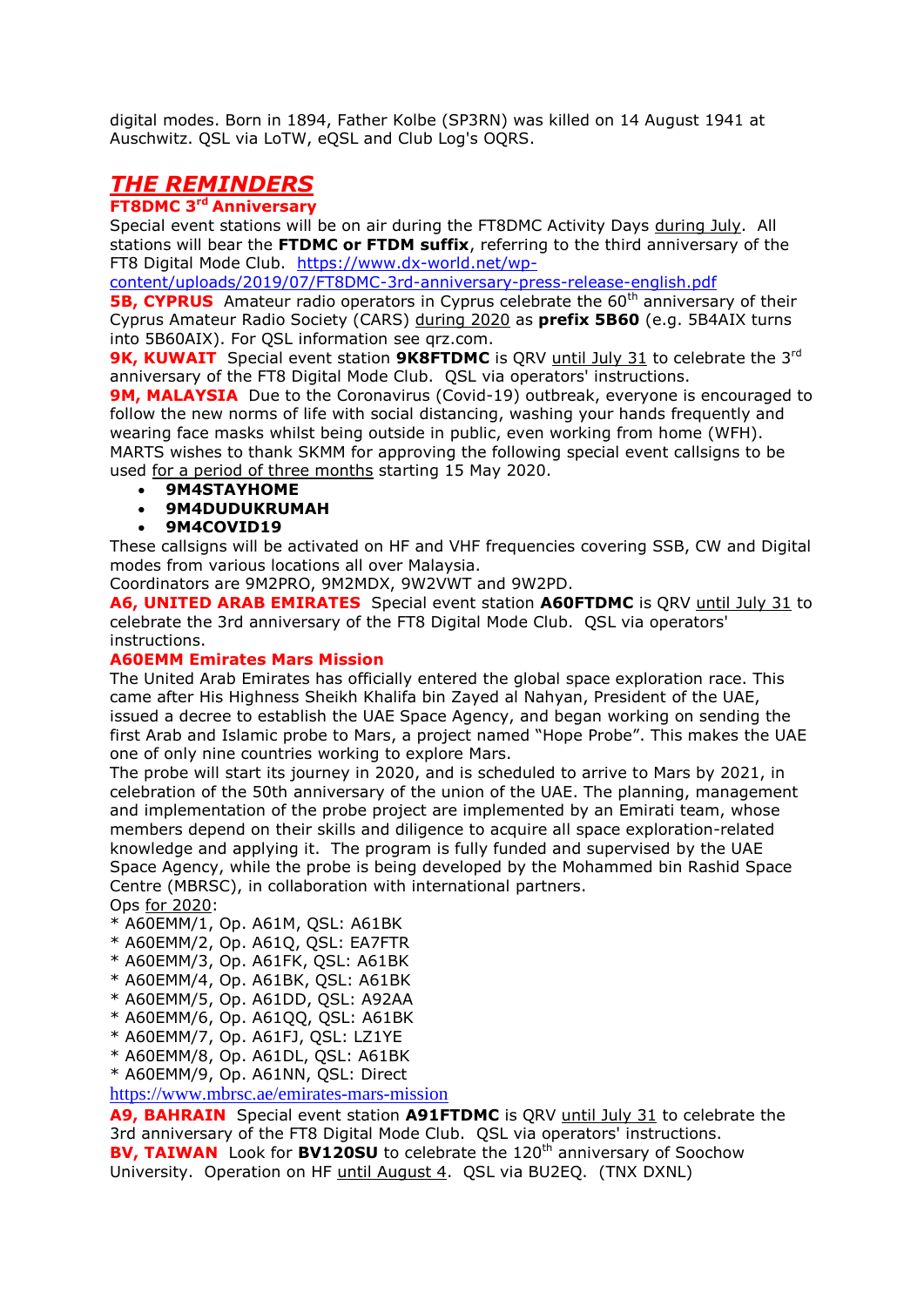**CO, CUBA** Operators of the Ham Radio Club Manual Alvarez are celebrating the centenary of the first radio station founded in 1920 by Manuel Alvarez. Operation as **T46W** on August 21, 22 and 23. QSL via LoTW.

**DL, GERMANY** DARC's local branch D13 (Maerkisches Viertel) will operate special call **DL73TXL** until end June 2021 to say goodbye to Berlin-Tegel Airport (IATA code TXL), the main international airport of Berlin, which is expected to close permanently in early November. Along with Gatow and Tempelhof, it played a pivotal role during the Berlin Airlift (1948-1949), organized by the Western Allies to carry supplies to the people of West Berlin. (TNX 425DX)

**DL, GERMANY DL250BEETH** (special DOK 250LVB) joins the celebration of Ludwig van Beethoven's 250<sup>th</sup> birthday until the end of the year. OSL via DJ6SI direct or bureau. (TNX DXNL)

**DL, GERMANY DM30RSV** is the special call to commemorate the formation of the Radiosportverband, the first independent national ARC in Germany. QRV until October 2. QSL via bureau, LoTW or direct via DK5ON, logsearch Club Log. [https://www.darc.de/der](https://www.darc.de/der-club/referate/dx/7oe-jahre-darc-3oe-jahre-rsv/)[club/referate/dx/7oe-jahre-darc-3oe-jahre-rsv/](https://www.darc.de/der-club/referate/dx/7oe-jahre-darc-3oe-jahre-rsv/)

**DL, GERMANY** The special event station **DA2025C** (special DOK 2025CH) supports the bid of Chemnitz to become the European Capital of Culture in 2025. QRV until the end of January 2021. QSL via bureau. (TNX DXNL)

**DL, GERMANY** The special event callsign **DL35SDR** (special DOK 35SDR) draws attention during 2020 to the rapid development of SDR technology during the past 35 years. It also recognises the achievements of Prof. Ulrich L. Rohde (DJ2LR) in that field. QSL via bureau. (TNX DXNL)

**DL, GERMANY DA0DOM** (special DOK 500DOM) draws attention to the completion of the cathedral in Magdeburg in 1520. QRV during 2020 from 160 to 13 cm using CW, SSB, digital modes and FM. QSL via bureau, DL8CWA (d), LoTW. (TNX DXNL)

**DL, GERMANY** Celebrating the 70<sup>th</sup> anniversary of the Deutscher Amateur Radio Club (the German IARU society), special calls **DF70DARC** and **DP70DARC** are on air during 2020. QSL via bureau, LoTW or direct to DK5DC; logsearch on Club Log. <http://www.70darc.club/>(TNX 425DX)

**DL, GERMANY** Yannick, DK1YH and others are active as **DL30GER** during 2020 to celebrate the 30<sup>th</sup> anniversary of the German reunification process. QSL via the bureau or direct via DK1YH. (TNX 425DX)

**DL, GERMANY** Special call **DL100BKW** is active throughout 2020 to mark the 100<sup>th</sup> anniversary of the first broadcast transmission from the Radio Station Koenigs Wusterhausen (22 December 1920), which is regarded as the birth of statutorily regulated broadcasting in Germany. QSL via Club Log OQRS. A certificate will be available, see qrz.com for information. (TNX DXNL)

**F, FRANCE** The British Breakout from Normand y Museum is organising its annual Liberation Festival on August 1-2. At this occasion, the museum's radio-club (F4KKE) will be on the air as **TM11AD** in memory of those soldiers of the British 11th Armoured Division who liberated the area on 31st July 1944. Activity will take place on all HF bands in CW, SSB and digimodes. The team hopes to use genuine WWII equipment during the weekend to demonstrate to the public. QSL via F4KKE. Logs will be uploaded daily to LoTW and ClubLog (OQRS).

**F, FRANCE** Mado F1EOY and others will be active as **TM5ISY** at various times until October 14. The special callsign is in memory of Carine Dubois, F5ISY, who passed away on 3 November 2019. QSL via F1EOY.

**G, ENGLAND** Marking the 100<sup>th</sup> anniversary of the formation of the Royal Corps of Signals, special callsign **GB100RS** will be operated by members of the Royal Signals ARS from England until August 8, Northern Ireland on 9 August-5 September, Wales on 6 September-3 October, and Scotland on 4-17 October. Additionally, **GB100RCS** will be active from the HQ station at Blandford Camp, Dorset as soon as permission to reopen it is received. See https://rsars.org.uk/ for more information. (TNX 425DX)

**HB9, SWITZERLAND HB40HTC** and **HB40HC** are QRV for the Helvetia Telegraphy Club that is celebrating its  $40<sup>th</sup>$  anniversary in 2020. OSL via bureau and LoTW. A special activity programme - the HB Open CW Activity (HB-OCWA) Award - will be in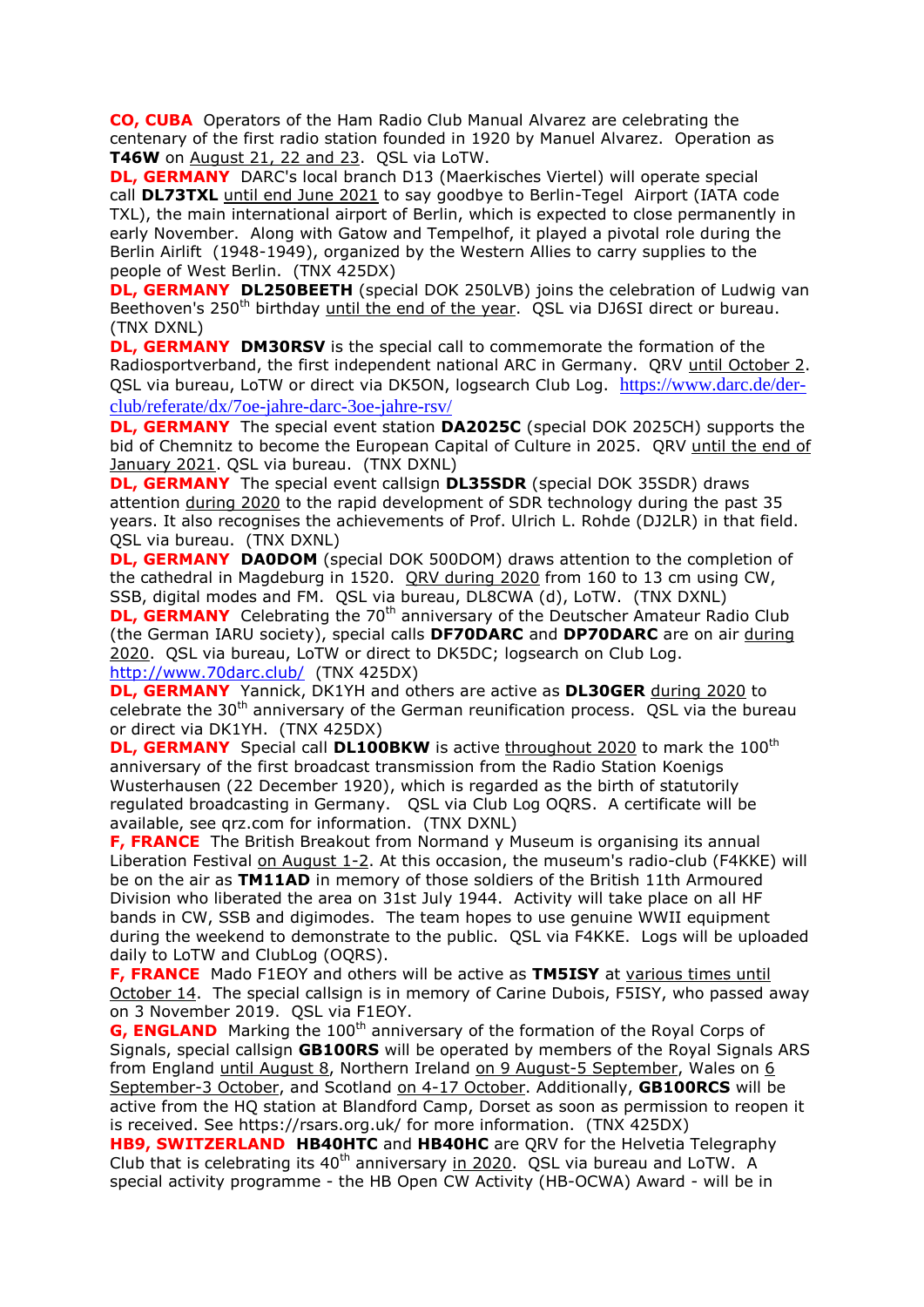place throughout the year to mark the anniversary, help activate the special callsigns and also "inspire amateur radio operators in Switzerland and elsewhere to increase CW activity on the HF bands. The intent of the award is to encourage and reward them for conducting sustained CW conversations rather than short-duration CW signal reports". <https://hb-ocwa.ch/>

**HZ, SAUDI ARABIA** Members of the Saudi Wireless Amateur Association are QRV with special event station **HZ8FTDMC** until July 31 to celebrate the 3<sup>rd</sup> anniversary of the FT8 Digital Mode Club. QSL via operators' instructions.

**I, ITALY** Members of the Italian Naval Old Rhythmers Club (www.inorc.it) are active as **II0ICEH** until August 1. They will operate only CW. All QSOs will be confirmed automatically via the bureau. A certificate will be available. ICEH was the callsign of the Italian ocean liner "Andrea Doria", most famous for her sinking on 26 July 1956, after the Swedish MS "Stockholm" collided with her off the coast of Nantucket, Massachusetts. (TNX 425DX)

**I, ITALY** The ARI section Mondovi hosts the 19<sup>th</sup> DCI meeting, the 17<sup>th</sup> WAP meeting, and the 11th IFFA meeting from September 18 to 21. The special event station **IP1DCI** operates in this context until September 30. QSL via IK1QFM.

**I, ITALY** Look for **II3FYT** to celebrate 5 years of Gruppo Radio Dispersi. QRV during 2020. (TNX IW3HV)

**I, ITALY** Members of the 4U1GSC Amateur Radio Club is active as **4U25B** until end August. It draws attention to the 25<sup>th</sup> anniversary of the United Nations Logistics Base in Brindisi. QSL via 9A2AA direct or bureau. (TNX DXNL)

**I, ITALY** ARI Fidenza will use a series of special calls during 2020 to commemorate 12 major events and achievements in Guglielmo Marconi's life:

July: **II4NBL** Marconi is awarded the Nobel Prize in Physics (1909)

August: **II4CLT** Inauguration of the radio station at Coltano (1911)

September: **II4PTN** Marconi applies for his first patent (1896)

October: **II4LGH** Marconi switches on the lights at Sydney Town Hall from Genoa via wireless transmission (1930)

November: **II4RVT** Inauguration of Vatican Radio (1931)

December: **II4MDY** Marconi Day at Chicago World's Fair (1933)

QSL via IQ4FE, bureau or direct. See<http://arifidenza.hamlogs.net/> for the award and more info.

**I, ITALY** The ARI section of Bruneck activates the callsign **II3STAY** until end 2020. QSL via IN3ZWF (d/B). (TNX DXNL)

**JA, JAPAN** Members of the JARL Okinawa Branch are supporting the reconstruction of Shuri Castle, a UNESCO World Heritage building which burned down on Oct. 31 2019, with the special event station **8N6SHURI** during 2020. QSL via bureau. (TNX DXNL) **JA, JAPAN** Special event station **8N1ABIKO** is QRV until the end of 2020 in celebration of the founding of Abiko-City, IOTA AS-007. QSL via bureau.

**JT, MONGOLIA JU85UIA** celebrates the founding of the University of Internal Affairs 85 years ago. Operators throughout 2020 are JT1CH, JT1BZ, JT1BU, JT1DR, JV1A, and JT1BV. QSL via JT1CH (d). (TNX DXNL)

**LX, LUXEMBOURG LX20I** is the special call for the LX7I contest station in Eschdorf, Luxembourg to celebrate its  $20<sup>th</sup>$  anniversary. It will be used for most contests in 2020, starting a single-operator entry in the CQ WW 160-Meter CW Contest (24-26 January). QSL via LX2A. A special LX20I Award will be available. <http://lx7i.com/lx20i/>

**LZ, BULGARIA** Special call LZ50BFRA is active until end 2020 to celebrate the 50<sup>th</sup> anniversary of the Bulgarian Federation of Radio Amateurs. Founded on 26 April 1970, BFRA is the national IARU member society. QSL via LZ1BJ (bureau). (TNX 425DX)

**OD, LEBANON** Special event station **OD5FTDMC** is QRV until July 31 to celebrate the 3rd anniversary of the FT8 Digital Mode Club. QSL via operators' instructions. **OE, AUSTRIA** Although the Gosau meeting 2020 had to be cancelled due to the Covid-

19 pandemic, the special event station **OE2XXM** (ADL 553) will be active during July. The organisers still hope to hold their autumn field day in September. QSL via bureau. (TNX DXNL)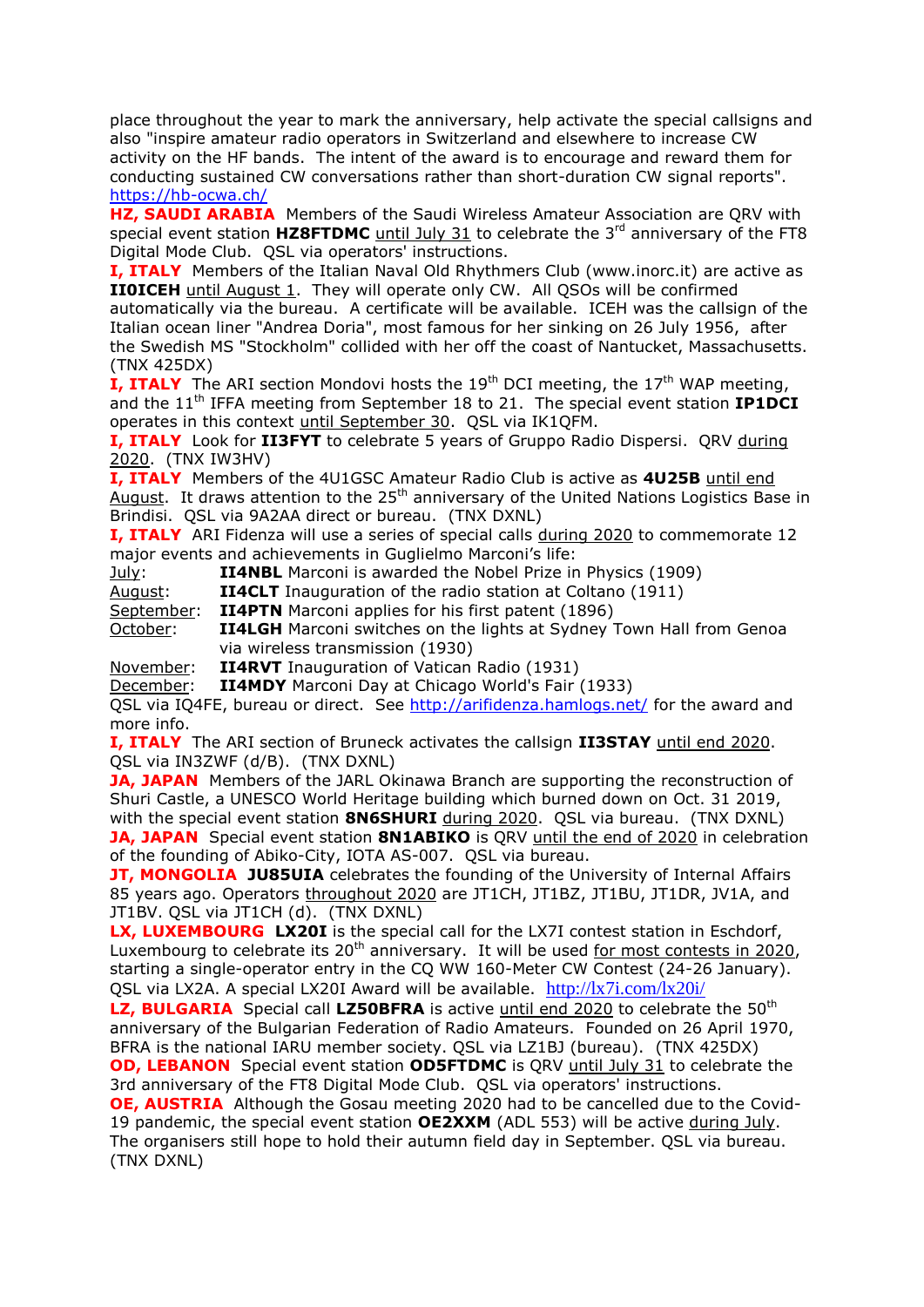**OE, AUSTRIA** Wolfgang, OE1WWL is celebrating his golden jubilee in amateur radio during 2020 as **OE1970WWL**. An entry in the CQ WW WPX SSB contest is included (March 28-29) as OE0WWL. QSL via home call, bureau and LoTW. (TNX 425DX) **OE, AUSTRIA OE25EU** is celebrating the 25<sup>th</sup> anniversary since Austria acceded to the European Union. It will be used during the first full weekends of July-November. All QSOs will be confirmed automatically via the bureau. (TNX 425DX)

**OK, CZECH REPUBLIC** Celebrating the 30th anniversary of the Czechoslovak DX Club, special callsign **OL30DXC** will be active on all bands and modes from now until 31 December. A special QSL card will be sent automatically via the bureau; direct cards go via OK2PXJ. (TNX 425DX)

**OK, CZECH REPUBLIC** OK4RQ, OK1VP, OK1AY, OK1DOL, OK6DJ and OK1IWS will be active throughout 2020 with the special event callsign **OL725PLZ** to mark the founding of Plzen 725 years ago. An award is available as well. QSL via Club Log OQRS or OK1DRQ direct. (TNX DXNL)

**PA, THE NETHERLANDS** Special station **PA75VERON** is active during 2020 to celebrate the 75th anniversary of the Vereniging voor Experimenteel Radio Onderzoek in Nederland. Activity from 40 to 10 meter using FT8. QSL via LoTW only.

**S5, SLOVENIA** Members of the Radio Club Cerkno are active as special event callsign **S500E** throughout 2020. Activity is to mark half a million QSO made from the S50E - JN76AD station. A special QSL will confirm each contact via the bureau in early 2021. LOG will be uploaded on ARRL LoTW and CLUBLOG on a regular basis. For those who want to send card direct please request QSL over Clublog OQRS (preferred) or send SASE with 3 US\$ or equivalent in EUR to cover return postage to QSL manager Miran Vončina S50O, Cvetkova 35, 5282 Cerkno, Slovenija. Cards with insufficient postage or no return envelope will be returned via the QSL bureau. Special S500E T-shirt will be awarded to station with highest number of QSO (band/mode) from each continent and Slovenija. For more information, updates and useful links please visit Radio Club Cerkno S50E website at <http://www.s50e.si/>(TNX S50U)

**SP, POLAND** Special calls **3Z90PZK**, **HF90PZK**, **SN90PZK** and **SP90PZK** are QRV during 2020 to celebrate the 90<sup>th</sup> anniversary of the Polish Amateur Radio Union (PZK, Poland's IARU Society). Active during the same period are also **HF90TPAR**, **HF90TPBB**, **HF90TPBF**, **HF90TPBG**, **HF90TPCF** and **HF90TPCG**, whose suffixes memorialize the callsigns of the founding members of the Lwowski Klub Krotkofalowcow, the first amateur radio club in Poland and forefather of PZK. QSL via operator's instructions. (TNX 425DX) **SU, EGYPT** Special event station **SU8FTDMC** is QRV until July 31 to celebrate the 3<sup>rd</sup> anniversary of the FT8 Digital Mode Club. QSL via operators' instructions.

**SV, GREECE** The Hellenic department of the 'Fifth Ocean Ham Aviator's Club' will be operating during September as **SX1AFM**. This to commemorate the 70 years since the establishment of the Hellenic Air Force History Museum. QSL see QRZ.com.

**V8, BRUNEI** The special event station V84SPU celebrates the Sultan of Brunei's 74<sup>th</sup> birthday until July 31. QSL via V84SPU (d). (TNX DXNL)

**VK, AUSTRALIA** The Western and Northern Suburbs Amateur Radio Club (WANSARC) celebrates its 50th anniversary as **VI50AWS** until end August. All contacts will be confirmed with a special QSL. <https://www.wansarc.org.au/>

**VK, AUSTRALIA** Special callsign **VI110WIA** celebrates the 110<sup>th</sup> anniversary of the Wireless Institute of Australia. Operation until end 2020, it is available for use by WIA affiliated clubs and all WIA members. QSL via LoTW and eQSL. (TNX 425DX)

**VK, AUSTRALIA** The Wireless Institute of Australia has joined the "Stay Home" campaign and be active as **VK20HOME** until end 2020. The special call is available for use by WIA affiliated clubs and all WIA members. QSL via LoTW. (TNX 425DX)

**VU, INDIA AT2THC** is a special callsign used until August by the Tripura Ham Radio Club in Agartala to provide assistance during the COVID-19 emergency. QSL via VU2LJB. (TNX 425DX)

**W, USA** The special event station **K8V** operates around the virtual convention of the National Speleological Society until July 31. For QSL information see qrz.com. (TNX DXNL)